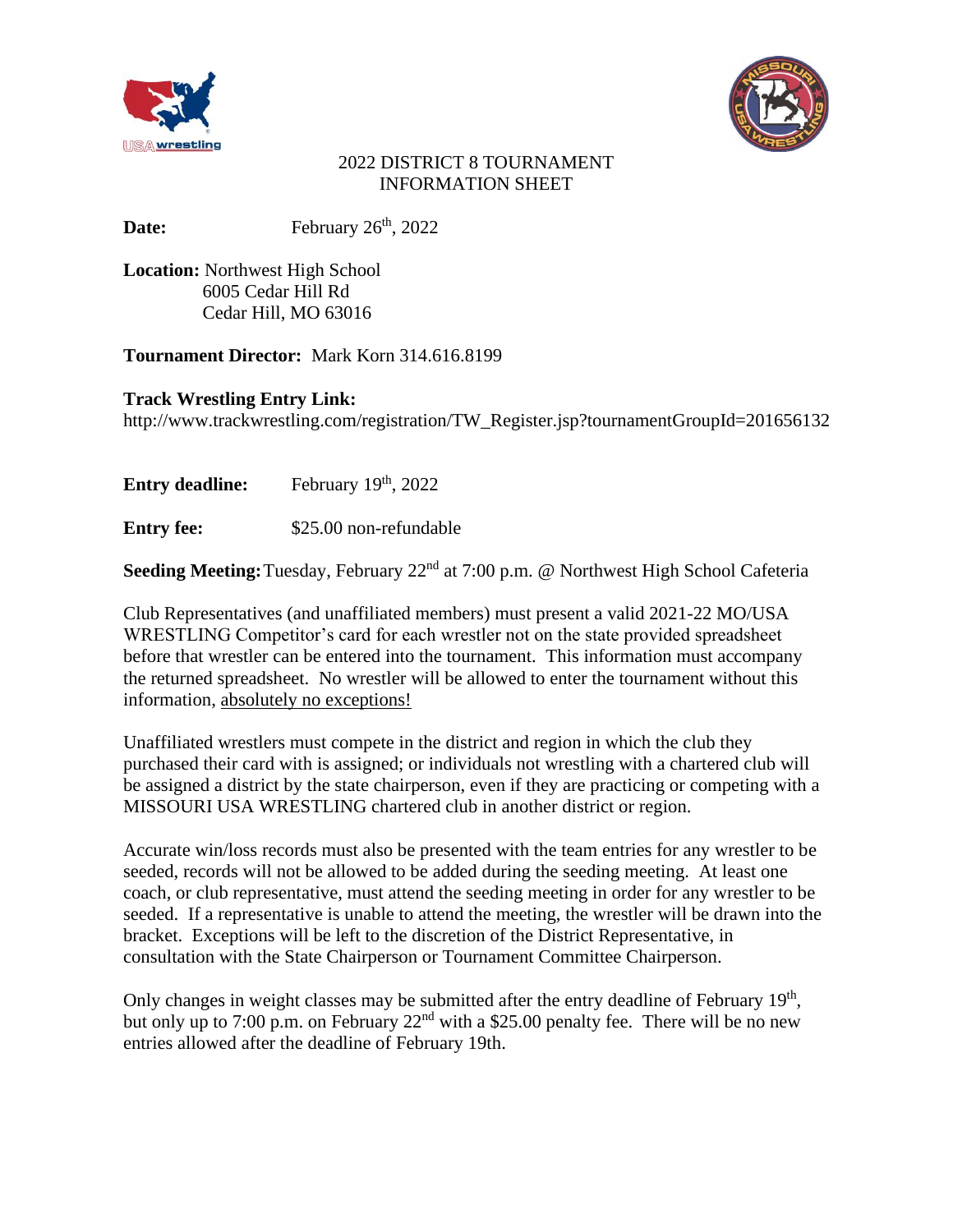



## **WEIGH-INS: Friday, February 25 th** Northwest High School Cafeteria **Saturday, February 26 th** Northwest High School Cafeteria

 **6:30-8:00 p.m.**

 **7:30-8:00 a.m.**

Scratch weight. Any wrestler who fails to make the weight at which they were entered will not be allowed to wrestle, **absolutely no changes**.

Wrestlers will be allowed to weigh-in one time only on Friday night. If a wrestler is overweight on Friday, than they will be allowed to weigh-in one time only on Saturday morning. Scales will be opened one-half (1/2) hour prior to the weigh-in times on Friday and Saturday to allow wrestlers to check their weight; after the weigh-ins begin, there will be no checking of weight. Wrestlers must be allowed to use any of the certified scales being used for the competition weigh-ins. Wrestlers who are overweight after their one time weigh-in on Saturday morning will not be allowed to wrestle. *There will be no running, or other weight loss measures, allowed inside the wrestling facility.*

**Required at all State Series wrestling events two certified MSHSAA/USA member wrestling officials must be present at all weigh-in sites during the Friday evening weighins. The payment to these officials is not to exceed \$20 per official for their Friday evening tasks. The expectation is that the officials are already there on Saturday and will not receive additional compensation. The responsibility of the officials will oversee the weigh-ins at each weigh-in location.** 

All wrestlers will be required to weigh-in wearing only a singlet; females will be required to wear their singlet with a sports bra, or other suitable undergarment. Each wrestler will be visually checked and if a participant is suspected of having a communicable skin disease, or any other condition that may make participation inadvisable, the wrestler must provide written documentation (which must be on the form supplied by MISSOURI USA WRESTLING and obtained by the participants club), dated and signed by a physician, within 14 days of the tournament, stating that the suspected disease or condition is not communicable and that the athlete's participation would not be harmful to their opponent. *They must also have attached a doctor's letterhead or a sheet from the doctor's prescription pad to the skin form.* This document must be furnished at weigh-ins. Covering a communicable condition shall not be considered acceptable and does not make the wrestler eligible to participate. All suspected skin conditions must be covered at all times while the competitor is on the mat. Further, that in the event said skin condition is not covered, becomes uncovered or is not coverable, then the competitor may be required to forfeit, at the discretion of the tournament director or host official. If a wrestler shows up to wrestle without the condition covered, the wrestler will be put on one of their injury time-outs to correct the situation.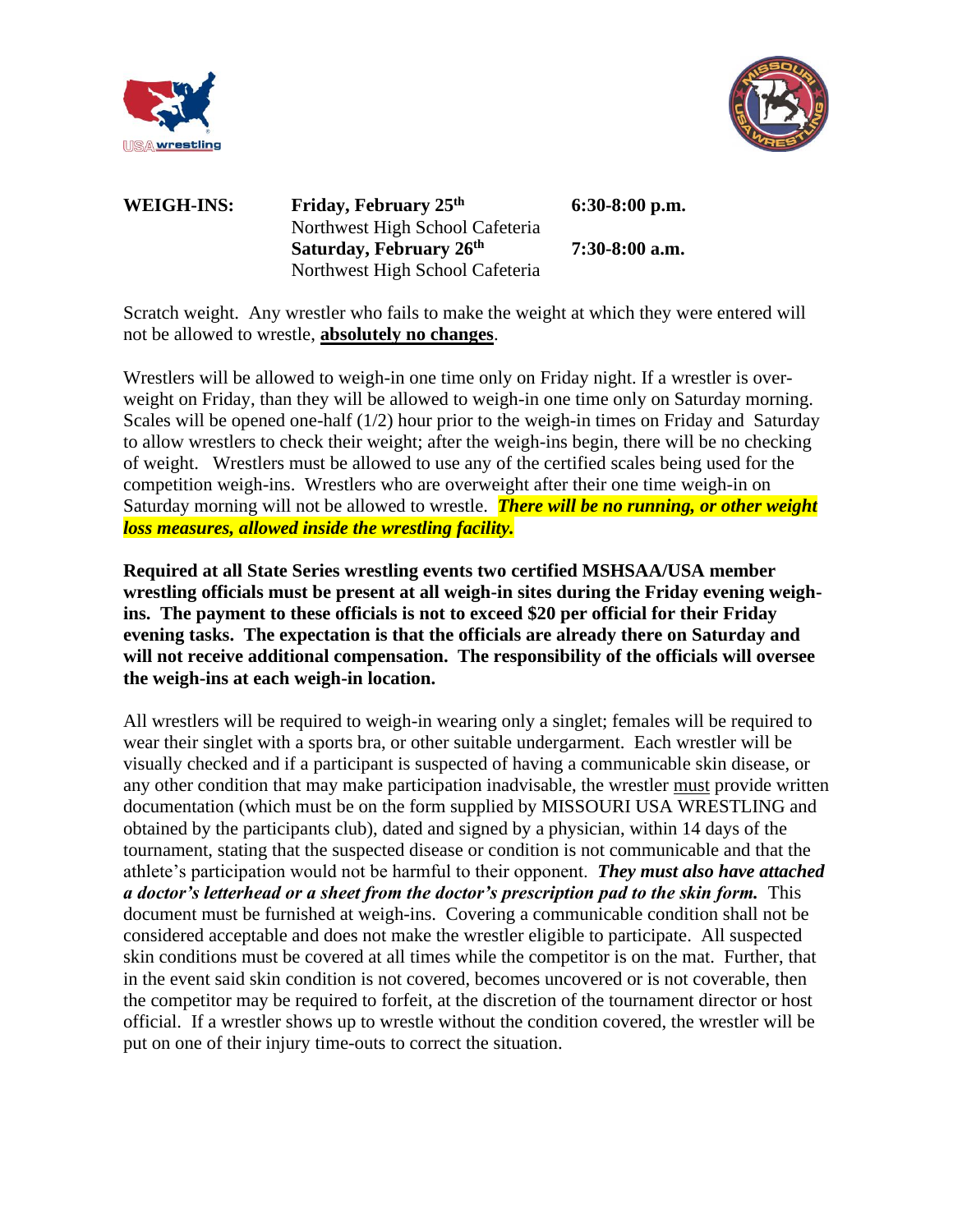



| <b>Officials:</b>        | All officials will be MSHSAA/USA Wrestling member certified.            |                                                                                                                                                                                                                                                                                                                                                                                                                                                                                                                                                            |
|--------------------------|-------------------------------------------------------------------------|------------------------------------------------------------------------------------------------------------------------------------------------------------------------------------------------------------------------------------------------------------------------------------------------------------------------------------------------------------------------------------------------------------------------------------------------------------------------------------------------------------------------------------------------------------|
| <b>Wrestling begins:</b> | $9:00$ a.m.                                                             |                                                                                                                                                                                                                                                                                                                                                                                                                                                                                                                                                            |
|                          |                                                                         | Tournament Format: Double elimination with no combining of brackets. Two, Three, and<br>four person brackets will be wrestled as round robins.                                                                                                                                                                                                                                                                                                                                                                                                             |
| <b>Admission:</b>        | \$5.00<br><b>Adults</b><br>\$3.00<br><b>Students</b><br>Under 6<br>Free | Only coaches presenting a valid 2021-22 USA WRESTLING Leader<br>membership card, with bronze certification and a picture ID will be<br>admitted free. Any coach unable to produce both will be charged<br>admission. The tournament host has the right to restrict floor access.<br>Coaches Cards are not considered floor passes. Only coaches with a<br>valid USA WRESTLING, Wrestling Leader membership, with a<br>current profile picture on it, displayed in a lanyard and a minimum of<br>bronze certification will be allowed to coach at mat side. |
| <b>Match Times:</b>      | 8U<br>10U, 12U & 14U                                                    | 3-1 minute periods<br>3-1:30-minute periods, Backside 1:00, 1:30, 1:30<br>Overtime: Same as high-school rule book                                                                                                                                                                                                                                                                                                                                                                                                                                          |

All participants will compete in the state tournament series at the age they are on December 31<sup>st</sup>, 2021. Absolutely no 6 and under wrestlers shall compete in the state series. No high school students, regardless of their age, and no out-of-state residents, even if they are members of a MISSOURI USA WRESTLING chartered club. 15 year olds may participate only if they have not reached 15 on, or before, January  $1<sup>st</sup>$  of that tournament series year and if they are not in high school.

#### **WEIGHT CLASSES 8 & UNDER**

40-45-50-55-60-65-70-75-80-85-90-100-115-130-145+

### **10 & UNDER**

50-55-60-65-70-75-80-85-90-95-100-110-120-130-150-170-190-210+

### **12 & UNDER**

60-65-70-75-80-85-90-95-100-105-110-115-120-125-130-135-140-150-165-175-185-210-250+

### **14 & UNDER**

70-75-80-85-90-95-100-105-110-115-120-125-130-135-140-145-150-155-165-175-190-205-235-285